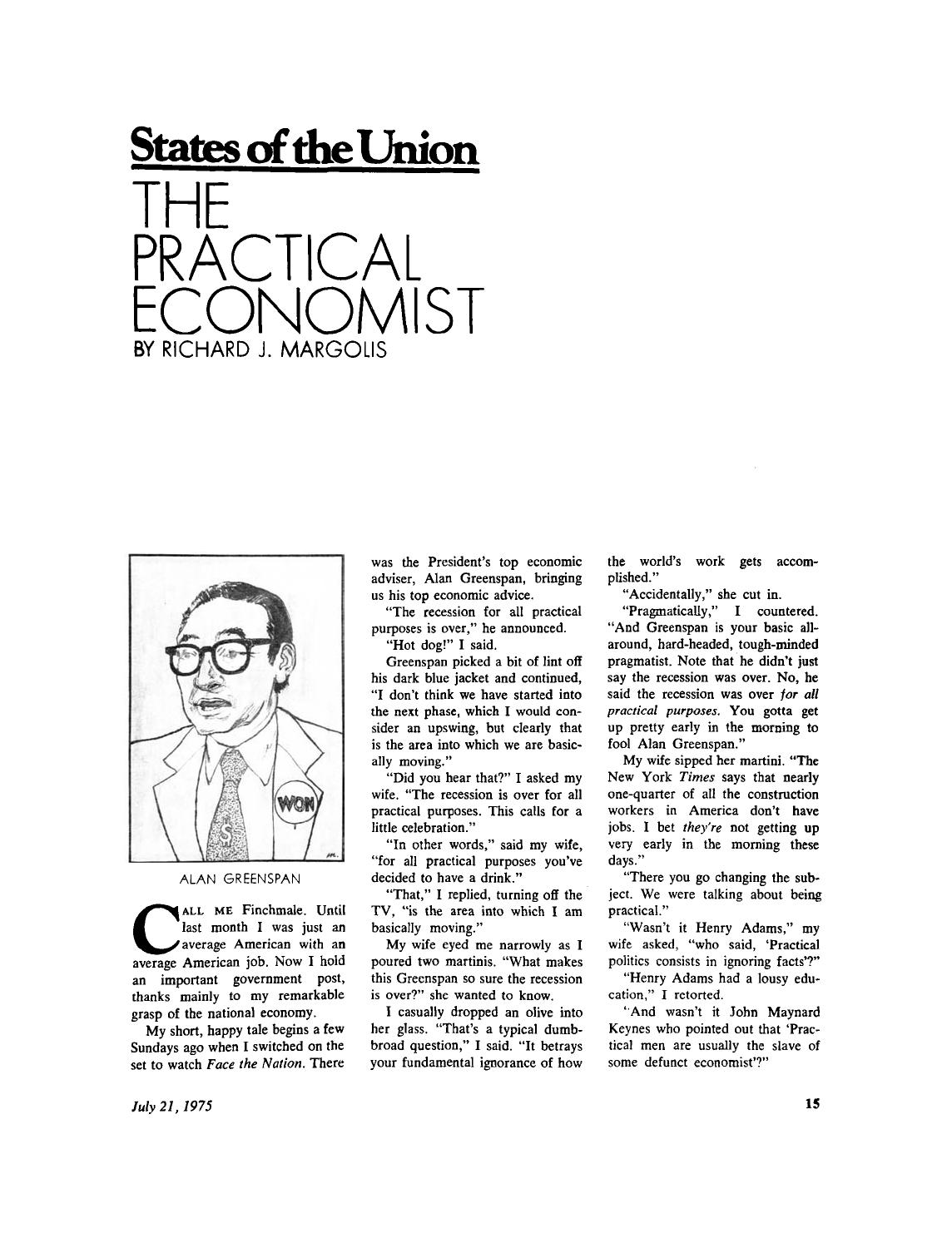"People who use their middle names are not to be trusted," I shot back.

My wife sighed. "You know what I think? I think that for all practical purposes this conversation is over."

The next day I strode into my boss's office and demanded an immediate raise. "After all," I argued, "for all practical purposes the recession is over." My boss did not answer; he merely looked bewildered.

I persisted. "I don't think we have started into the next phase, which I would consider an upswing, but clearly that is the area into which we are basically moving."

"Finchmale," my boss finally asked, "who told you all that malarkey?"

"Alan Greenspan," I answered triumphantly, "the President's top economic adviser. He told the entire nation over network television. Too bad you missed him."

My boss favored me with a peculiarly tight smile. "Finchmale," he said, bringing his face close to mine, "do you know what I was doing while you watched the Greenspanning of America? I was adding up our company's deficit, that's what I was doing. It took me most of the day, Finchmale, because it happens to be one humdinger of a deficit. In fact, Finchmale, unless we do something drastic, we will be basically moving into the area of bankruptcy. Now get out of here before I fire you."

I did not tarry. As I have often observed, it's no use arguing with a closed mind.

I later called on my best friend and told him I was the bearer of glad tidings. "I sure could use some," he said. "I've been out of work for five months, I'm running out of food stamps and the bank is threatening to foreclose the mortgage on my house. What can you tell me that will cheer me up?"

"Rejoice! Rejoice!" I answered. "The recession is over for all practical purposes. That's the top of the\_ news off the top of the head of the President's top economic adviser, Alan Greenspan."

My best friend's face grew very dark. Before I had time to think about it he delivered an upswing to my chin that instantly sent me spinning into the next phase, which was on my back. My feelings were hurt, but I soon forgave him. After all, he'd never been too smart at economics.

**LATER that evening it occurred**<br>to me that I might be the<br>one person in America—<br>maybe the world—who understood **ATER** that evening it occurred to me that I might be the one person in America— Alan Greenspan. So I decided to go to Washington and shake his hand. I felt deep-down that we were kindred spirits.

The next day I boarded the Metro for the capital. The train lurched out of Penn Station, moved a few hundred yards and then, somewhere beneath the Hudson River, coasted to a standstill. After two hours of waiting in the dark, I collared the conductor.

"Can you see the light at the end of the tunnel?" I asked.

"Not only can I see the light at the end of the tunnel," he said, "but according to my calculations, prosperity is just around the corner."

"So is Newark," chimed in an old lady sitting behind me. "And beyond that, Media, Pennsylvania."

I turned around in my seat. "I'm going to Washington," I explained, "in order to shake the hand of Alan Greenspan, the President's top economic adviser."

The old lady smiled sweetly. "They'll mug you," she said. "Ev erybody gets mugged in that town. It's not the heat, it's the permissiveness."

When we finally reached Washington, I took a taxi to the big building next-door to the White House where the President's top thinkers think. A young woman was sitting at the reception desk.

"I'm here to see Alan Greenspan," I told her.

"Do you have an appointment?" "No, only a hunch."

"Mr. Greenspan is not in today for all practical purposes," the receptionist said, and resumed her typing.

At that moment a door to my left opened a crack, revealing a pair of spectacles, a Paisley tie, and a receding brow. It was definitely Alan Greenspan. I jammed a foot into the opening and said politely, "Mr. Greenspan, would you object terribly if your office became an area into which I was basically moving?"

Greenspan flung open the door. "Not at all," he said with a broad smile. "In fact, you may be able to help me out of a pickle."

I walked in and saw immediately that Greenspan had been working hard on a problem. The blackboard behind the desk was filled with his feverishly scrawled computations. At the top of it, in a firm hand, Greenspan had carefully written down the primary issue as he perceived it:

**IF JOHN HAS** \$4.57 **AND MARY HAS** \$8.91, HOW MUCH MONEY **DO THEY HAVE ALTOGETHER?** 

Greenspan stared at the calculations and stroked his chin. "You see," he said to me without further chitchat (for great men are invariably direct), "I've done rather well, if I do say so myself, with the digits to the *right* of the decimal point. It's only when I veer to the *left* that I begin to have trouble."

I soon saw his mistake. "Maybe I'm speaking out of turn, Mr. Greenspan, but you forgot to carry the one."

Greenspan gasped and slapped his forehead. "Pshaw!" he exclaimed. "This job has grown too complex for just one man. How about coming aboard, Finchmale?" "I thought you'd never ask," I said.

And that is how I got to be top deputy to the President's top economic adviser—for all practical purposes.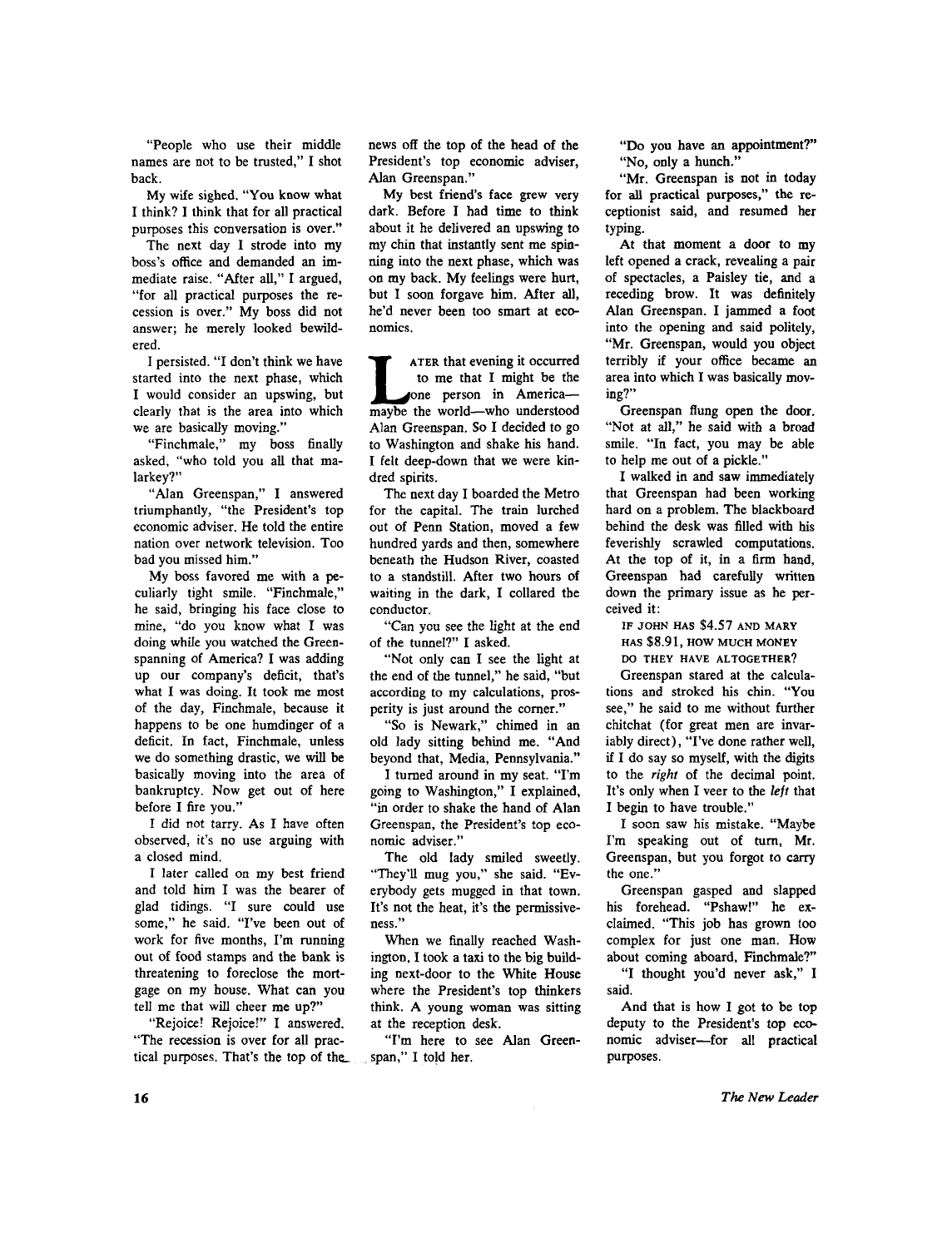## **How there came to be only one telephone company in town.**

**"In many cities of the United States, and in rural communities as well, there are dual and competing telephone systems, doing** *"Number*  **both local and long-distance** *please."*  **business...Patrons of these telephone systems are put to endless annoyance and increased expense. In order to reach all the people using telephones, the telephone patron finds he must install two telephones in his house and office... Double systems of cables, wires and conduits burden the streets and highways."** 

> **— Report of the House of Representatives Committee on Interstate and Foreign Commerce, 67th Congress (1921)**

**When Alexander Graham Bell's telephone patents expired in 1893 and 1894, new telephone companies sprang up almost overnight. The accepted way of organizing communications was to have the "dual and competing telephone systems" cited in the Congressional report.** 

**"Call us. We're on the Bell," was a frequent invitation in those days, to friends or customers. Central, the voice of "Number, please?" spent a lot of time explaining** 

to customers that the number **wanted was on the town's other telephone system. And each month there were two telephone bills to pay.** 

**A solution to the problem had been worked out long before by John Stuart Mill. In 1847 Mill had studied the situation of two other new industries that supplied water and gas through pipes to the homes and businesses of London:** 

**" It is obvious, for example, how great an economy of labour would be obtained if London were supplied by a single gas or water company instead of the existing plurality. While there are even as many as two, this implies double establishments of all sorts, when only one, with a small increase, could probably perform the whole operation equally well; double sets of machinery and works, when the whole of the gas and water required could generally be produced by one set only; even double sets of pipes, if the companies did not prevent this needless expense by agreeing upon a division of the territory. Were there only one establishment, it could make lower charges, consistently with obtaining the rate of profit now realized."**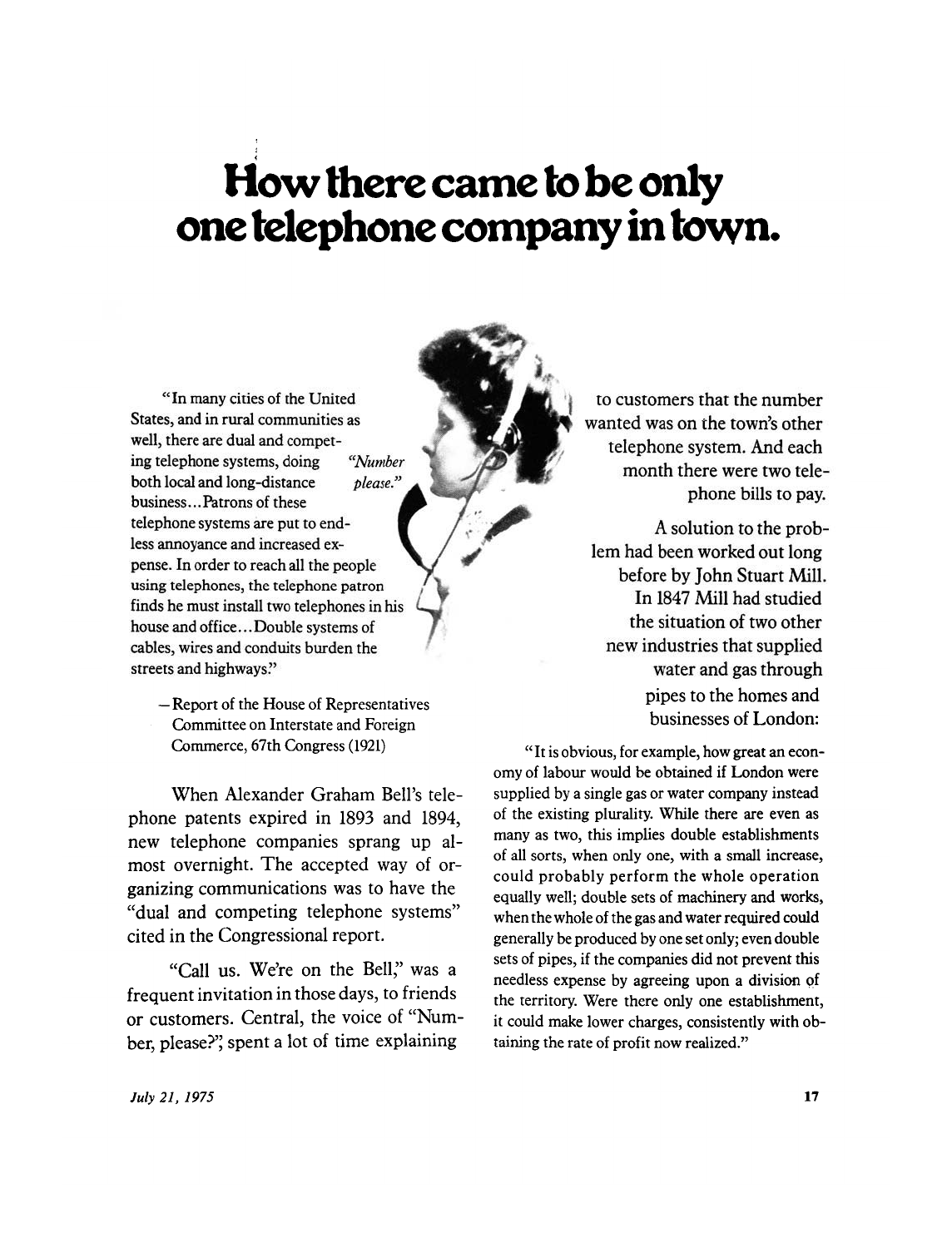**Such a consolidation, Mill saw, was clearly in the public interest. The concept of a "public utility" was reinforced.** 

**When Edison's electric light superseded illuminating gas,** *joim Smart MUI*  **the parallel was obvi-**



**ous. It was not quite so obvious for the telephone.** 

**It was not hard to see that the public benefited from having water piped into homes. But while some viewed the telephone companies as providing a similar vital service, others regarded them as being more akin to manufacturers selling ingenious machines in the luxury class. When only a few people had telephones, one observer called them "electric toys." Should Bell's invention be compared with Edison's new electric light, or was it more like his phonograph? As the proportion of homes and businesses with telephones grew, the usefulness of the telephone increased greatly.** 

**Then there was the matter of geographic area served. An exclusive franchise for a specified area is a natural corollary of Mill's concept of a public utility. And exclusiveness was a troublesome subject.** 

**When two or more rivals supply a similar service, competition keeps each up**  **to the mark, or else some eventually lose customers and go out of business. If in the public interest, government removes that rivalry by granting exclusive franchises, then government must provide the mechanisms for preventing arbitrary or excessive charges or unreasonable or discriminatory regulations.** 

**The doctrine of public regulation of privately owned resources has its roots in Roman law and the tenet of** *justum pretium*  **—"just price." English common law provided a rationale for regulation. In an essay on rates for wharf services, Sir Matthew Hale, Lord Chief Justice of England, established in 1670 the criterion that private industries "affected with a public interest" may be regulated by the public:** 

**"If the King or subject have a public wharf unto which all persons that come to that port must come and unload their goods...because they are the only wharfs licensed by the King.. .or because there is no other wharf in that port., .there cannot be taken arbitrary and excessive duties...but the duties must be reasonable and moderate.... For now the wharf and crane and other conveniences are affected with a public interest."** 

**Various municipal boards did undertake to control the quality of service provided by water, gas and electric companies, usually through periodic reviews of franchises granted. It was no easy task. For quality of service leads quickly to questions of cost: good service for the price charged;**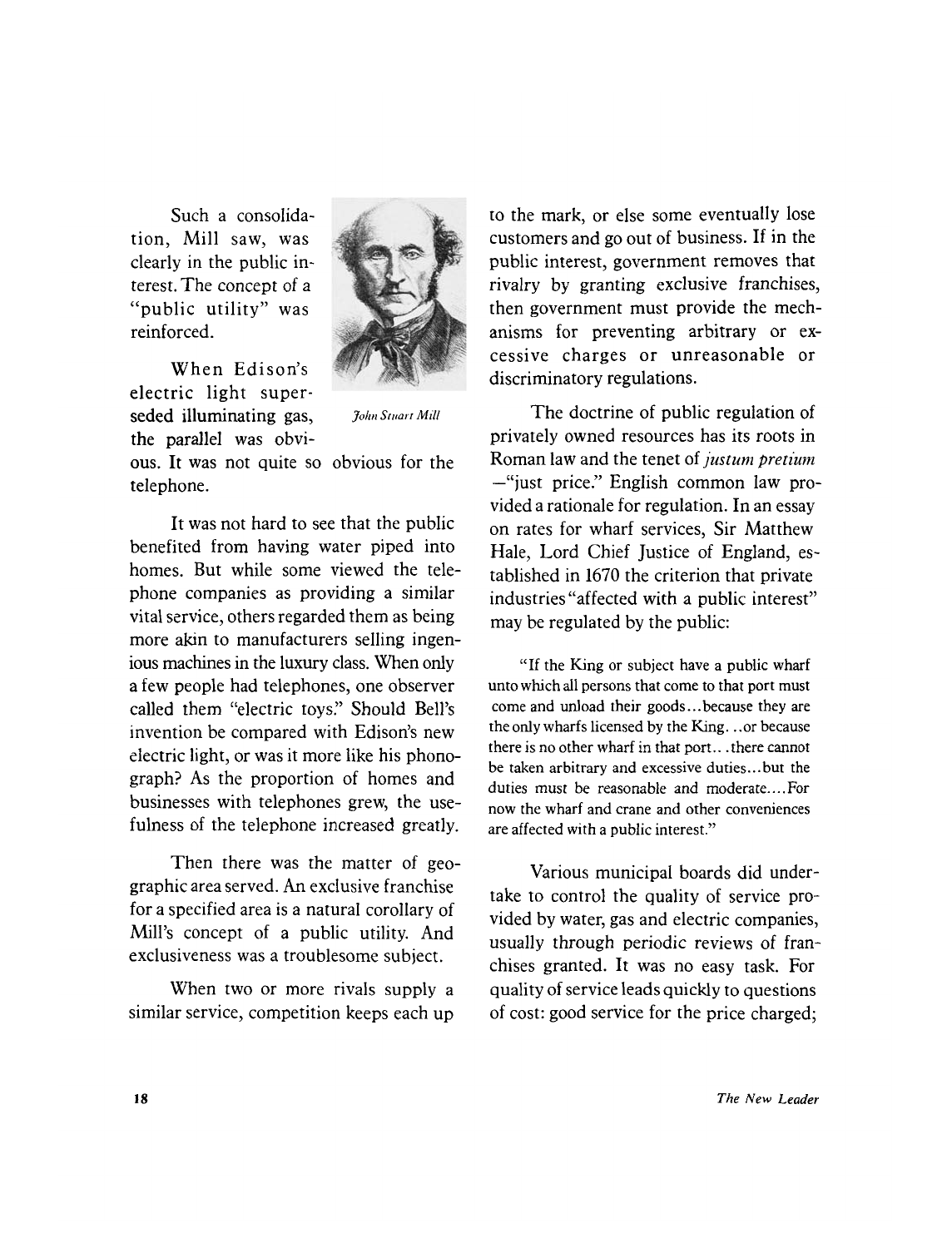**equal prices for all customers for services of a similar nature, so that no one is discriminated against; adequate service capacity so that anyone able to pay for the service can have it.** 

**Local officials had their hands full regulating the three industries already mentioned (water, gas, electricity). They were not eager to take on the responsibility of regulating the telephone business. And so redundant companies continued to exist in many towns. Confusion multiplied geometrically as the companies strung long distance lines to connect various cities.** 



*Theodore N. Vail* 

**Soon after he was elected A.T.&T. President in 1907, Vail enunciated the goal: "One policy, one system, universal service." He saw that the future of the business depended on having one unified telephone service for the** 

**entire nation—a service that every family and business could enjoy. That meant ending duplicate telephone companies, replacing them with exclusive telephone franchises. In other words, Vail understood that it was not enough for the nation to have telephone companies. What was needed—and what he sought to create—was a**  *telephone system.* **Vail saw, too, that the very "exclusivity" of the franchises invited —** 

**indeed, demanded—regulation by officials elected or supported by the public to protect the public interest.** 

**Vail thus agreed with the efforts of Gov. Charles Evans Hughes of New York and Senator Robert M. LaFollette of Wisconsin, who were working to persuade state legislatures to try a new approach to regulation through state utility commissions—responsive to the public at the state level—as best serving the public interest.** 

**The state commissions, supported by public desire for efficient regulation, worked. Most public utilities came to be regulated on a statewide basis, and a framework of efficient regulation was set.** 

**Vail recognized, however, that national regulation also was a necessary complement to state regulation, particularly since one company—AT. &T—was chiefly responsible for interconnecting the individual telephone companies into a telephone system.** 

**As noted earlier, regulation of telephone companies already had begun to develop at the state level. But on the national level—for telephone lines and services crossing state boundaries—there was no federal counterpart to the state regulatory commissions, although telegraph companies had been regulated to some extent by the Postmaster General and the Interstate Commerce Commission under statutes dating back to the 19th century.**